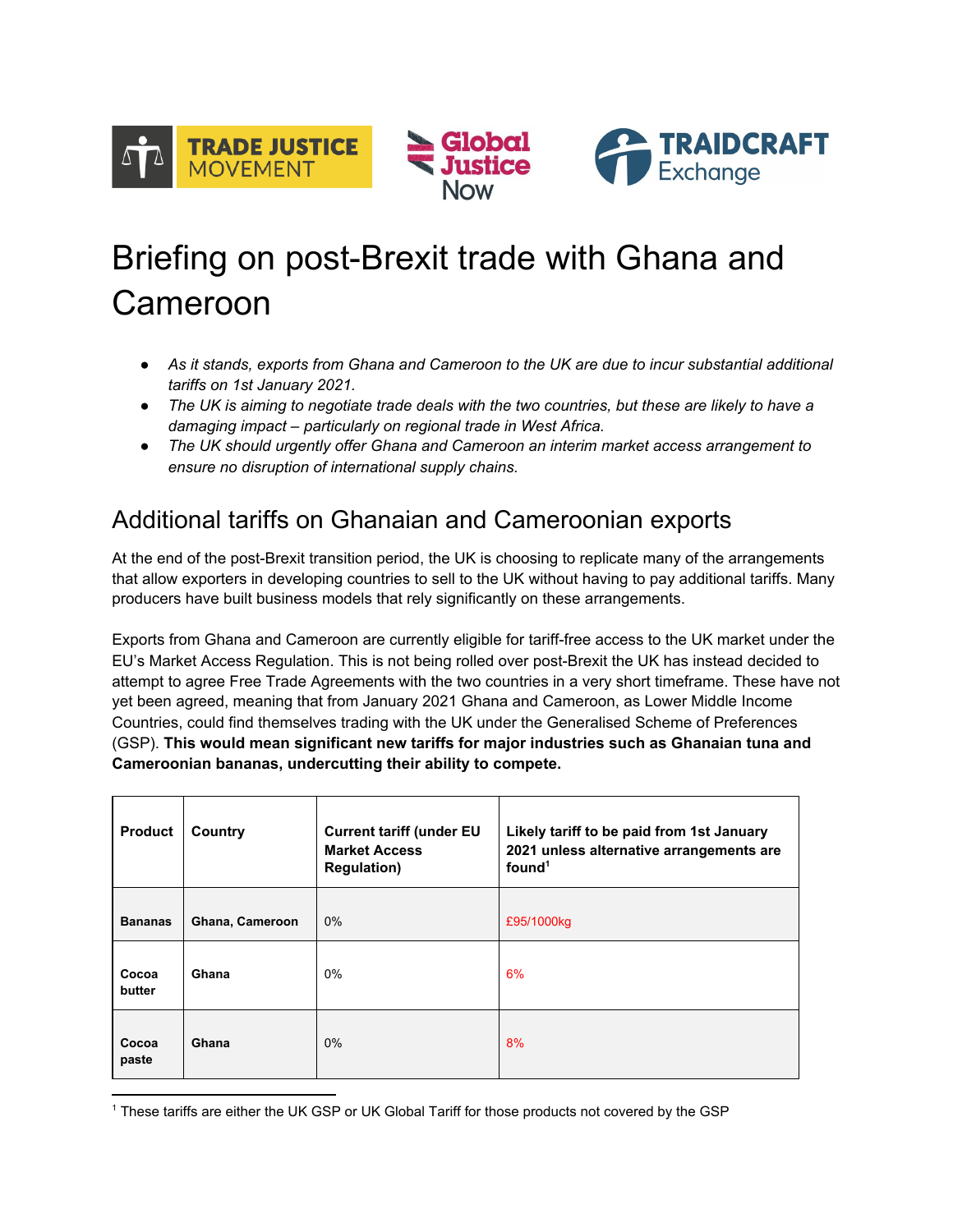| Canned<br>tuna | Ghana | 0% | 20% |
|----------------|-------|----|-----|
|----------------|-------|----|-----|

### Potentially damaging trade deals

Ghana and Cameroon are Lower Middle Income Countries, but are part of the Economic Community of West African States [ECOWAS]) composed largely of Least Developed Countries which will be automatically offered tariff-free access to the UK market post-Brexit under the Everything But Arms scheme. Ghana and Cameroon's regional partners therefore have little incentive to negotiate a Free Trade Agreement (FTA) with the UK as a bloc because they already have guaranteed market access.

The UK is currently attempting to negotiate bilateral FTAs with both countries. However, the UK's Brexit situation is imposing tight timelines. This would be problematic at any time but is all the more so because responding to COVID-19 is the first priority of all countries. If they are rushed through, FTAs with Ghana and Cameroon will carry a number of risks:

- 1. **Undermining regional integration:** Regional trade is a major priority for African economic development and has been supported by the UK's aid budget. However, UK FTAs with Ghana and Cameroon will mean those countries will apply lower tariffs to UK imports than their neighbours. This will undermine regional trade in West Africa, as countries will need to introduce new border checks, and would represent a setback in progress towards improved continental trading links.
- 2. **An FTA will require reciprocal market opening:** Liberalising their markets to imports from the UK will subject some domestic sectors in Ghana and Cameroon to competition in a vastly unequal context. This could limit their developmental potential, undermining the scope to grow productive capacity to meet the needs of domestic and regional markets. This is not theoretical: Ghana's poultry industry has been destroyed by the liberalisation of imports from the EU, where high agricultural subsidies mean that chicken can be produced very cheaply.<sup>2</sup>
- 3. **Going further than goods:** FTAs with these countries are likely to contain 'rendezvous clauses', commiting parties to negotiate beyond goods at a later date. Committing to trade rules on services, investment or patents, for instance, could undermine the countries' ability to develop strong, gender-responsive public services, to ensure investment creates decent jobs and benefits for local economies, or to achieve access to medicines for all. Developing countries have long resisted attempts to push these issues in the WTO and they should not be imposed in bilateral deals.
- 4. **Rolling back progress on women's economic rights:** Women comprise the majority of the cheap labour pool in both Ghana and Cameroon, and are therefore particularly vulnerable to the disruptive impact of trade liberalisation. The tight time frame to agree deals with these countries does not allow adequate time for meaningful *ex ante* gendered human rights impact assessments to be carried out, with time built into the process to amend any deal.

<sup>2</sup> <https://www.politico.eu/interactive/ghanas-poultry-industry-accuses-eu-of-unfair-competition/>